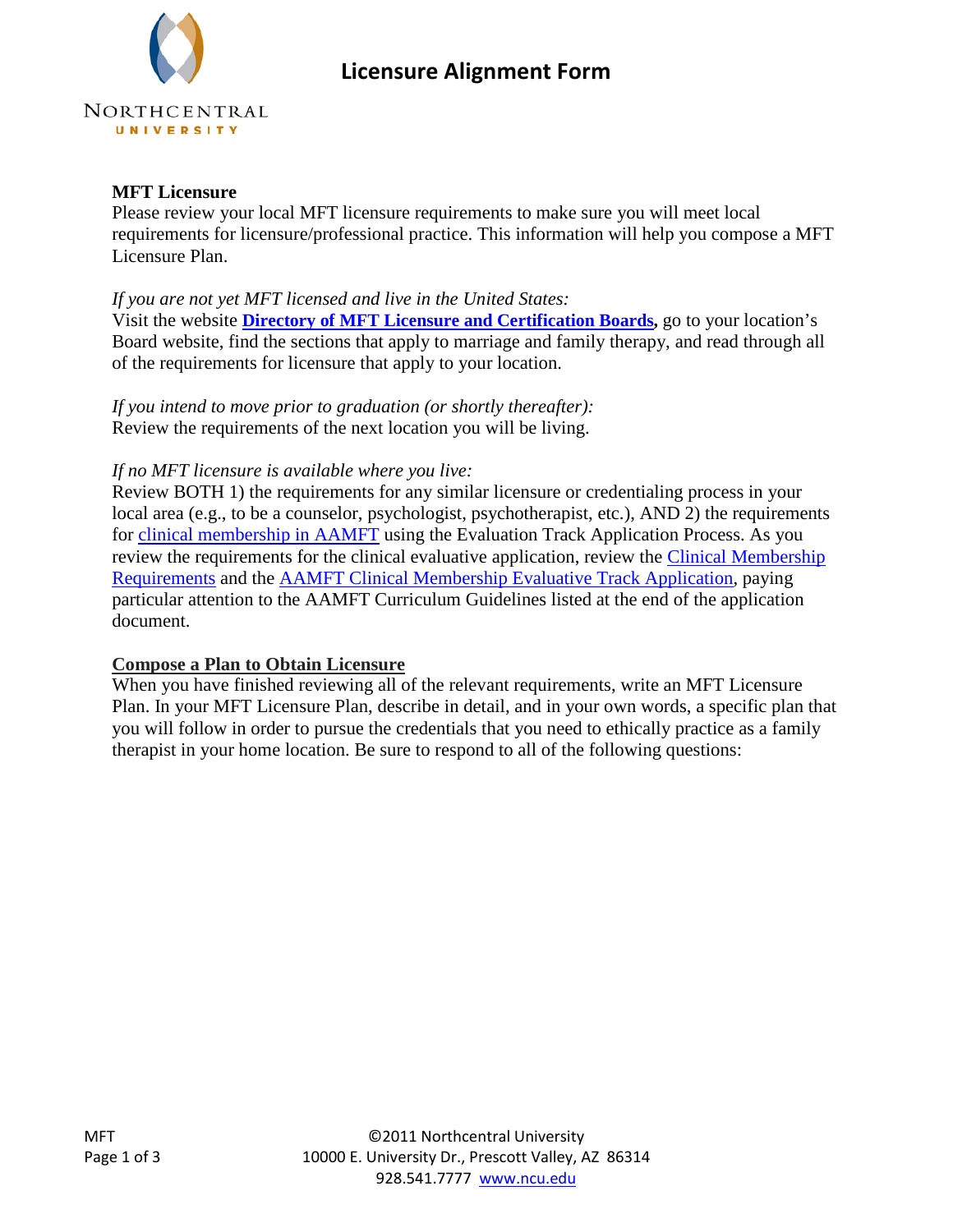

1. What is your plan for pursuing licensure in MFT?

2. Where do you plan to become licensed (e.g., state, country)?

3. How many semester credits are required to be licensed (if applicable)?

4. What type of university/program accreditation is required for the degree?

5. What specific courses/content areas are required?

6. How many credits of graduate practicum/internship are required?